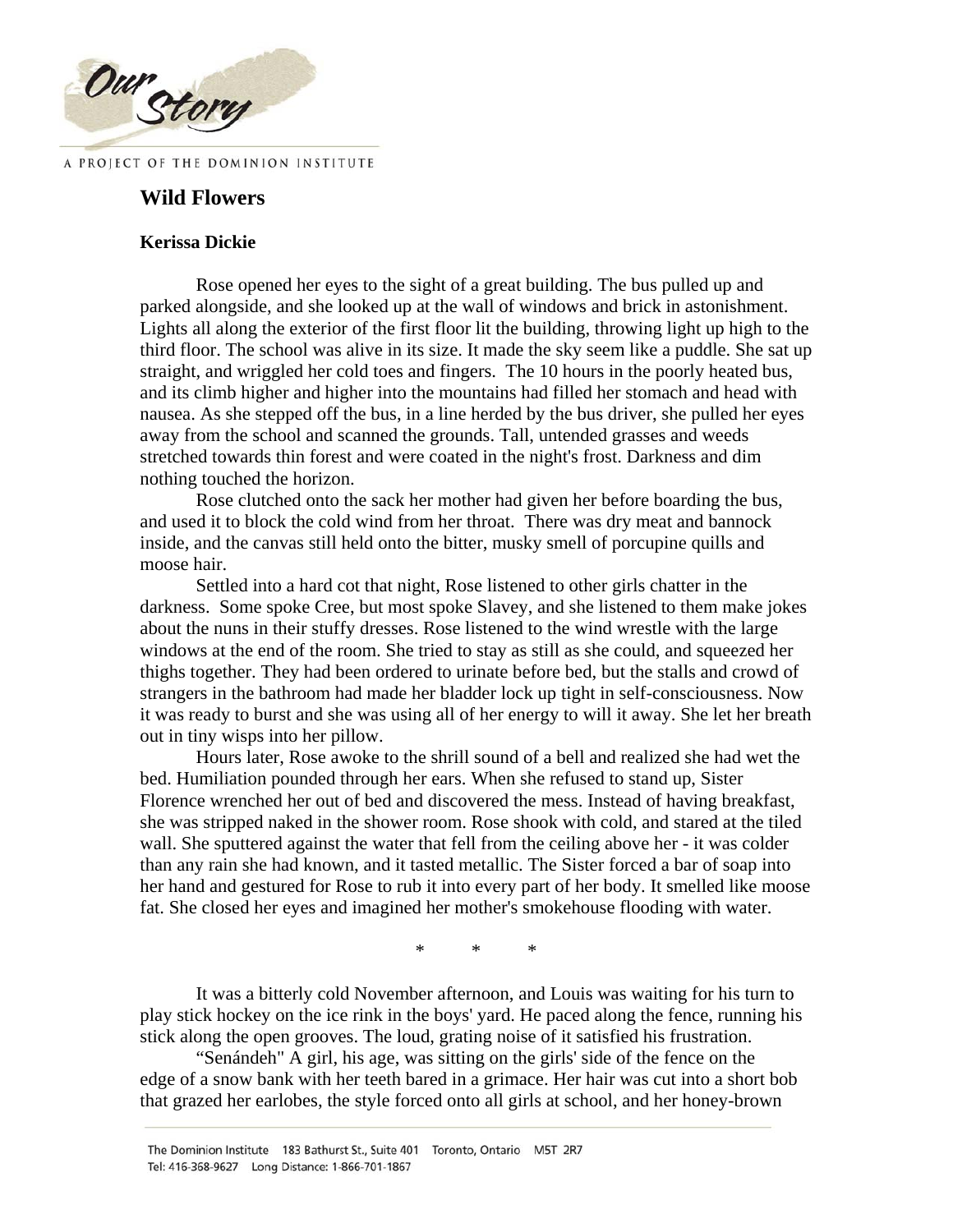

cheeks were blotchy with cold. Her lips, sitting open, were topped with a perfect cupid's bow. She turned her back to him and went back to fidgeting with something on the ground between her legs.

Louis leaned into the fence. "Sorry." He needed for her to turn around. "What you doing?" He needed to look at her face again.

"Get lost, you crazy Bush Indian." She swatted in his direction.

Louis felt a giggle rise from his chest, and his stomach relaxed into a lazy puddle. He was happy to be anything she wanted to call him. "What's your name?" "Rose. Why?"

"I'm Louis." Everything about her felt like a book being read. Something someone had to have written about already. She had dark eyes and cheekbones sitting high in chubby cheeks. "You need help with something?"

Rose's face grew soft. "Could you teach me how to make fire?' She showed him a handful of broken twigs. Her fingertips and palms looked raw. "I'm trying, but nothing is happening.''

"Ná." He held his hand out towards her, and she stuck the twigs through the squares of the fence and into his palm. He rubbed one between his fingertips. "What do you need fire for?"

"If I'm going to make it all the way back home, I'll need fire to keep me warm." "You're going home?"

"I tried to get into the storage room with all our stuff from home, you know the coats rand gloves they took from us, but it's locked. So it's even more important for me to learn how to make fire to keep warm."

Louis lowered himself onto his haunches, and rested his elbows on his knees. "'Well, I know how to make fire. I could teach you."

A smile shot across her face and she scooted herself right close to the fence. She leaned forward. "Or you could just go with me. Tonight's movie night, so everyone will be in the basement. We can sneak out and just follow the highway out of the mountains."

Hunched over, on the other side of the fence, Louis realized that he was close enough to smell her. Her icy breath fogged into his face. It smelled like soup, mixed in with a smell of oily, flowered soap that he imagined must come from her hair. It was the best smell in the world. The idea of wrapping himself around her made him feel his heartbeat in his pelvis. "Is your town very far?"

\* \* \*

While a projector roared in the basement, illuminating a room full of rapt faces, Louis was layering socks. His own pair, marked with his identification number 19, was the first layer of three other pairs he stole from the dirty laundry. He used his wool blanket as a sack, and he filled it with extra clothes, paper for kindling and crusted bread and beans that be saved from dinner. He was growing more and more nervous, thinking of the cold winter air outside and the darkness they would walk through.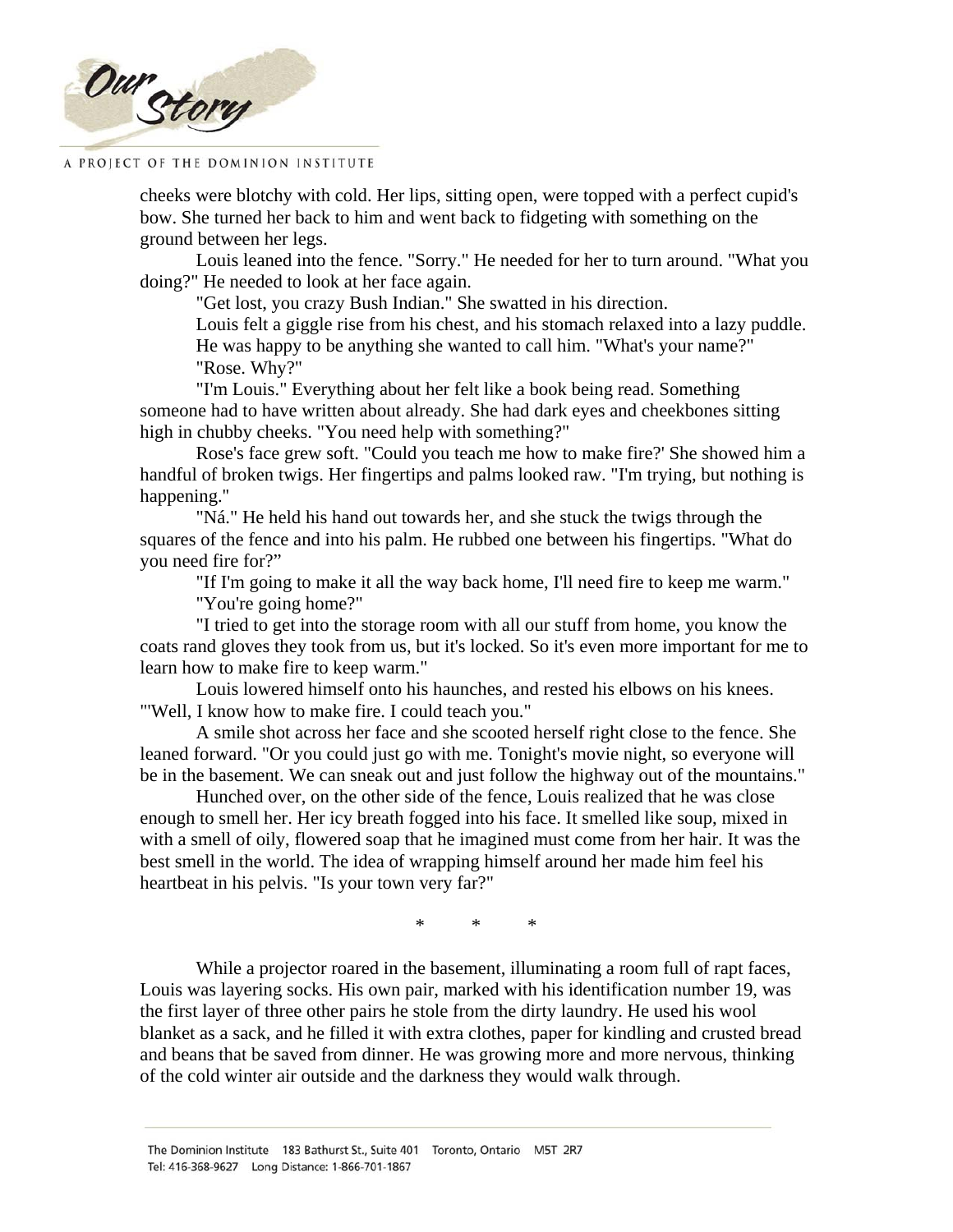

He walked softly down the stairs, with his breath held in his chest. Each impulse to go back, empty his sack, and crawl into bed was drowned out by a new and vibrant image of Rose sitting across from him.

"Young man!" A high voice screeched, just as the lock on the front door's knob clicked open. The door was stuck with ice around the edges. The nun yanked hard on the back of his coat and it knocked the breath out of him.

\* \* \*

Rose wasn't at morning Mass. No one had seen her. The entire day stretched like a path through muskeg. His feet dragged and he had to struggle to keep himself standing straight. During Afternoon Mass, Louis listened to the Father drone on, and felt his muscles flexing and jumping in panic against the cold wood of the pew. He focused on the shaved head of a boy in the row in front of him. He watched a single louse cross his skull in a slow, steady path from one side of his head to the other.

The door to the door to the chapel opened right after Holy Communion, just as the last pews of students returned to their seats. Sister Florence hurried to the front of the chapel. She whispered something to Father David, and his face blanched in reaction.

"Children. stay in your seats." Father David was a balding French man with thick glasses. He followed the nun out of the room.

Louis stood up and made his way to the chapel door, almost tripping on the kneeling post. He peered into the hall and followed the sound of voices coming from upstairs. He sat near the top of the staircase, peeking through the banisters. Father David and the Sister were huddled by the front door, along with Mr. Galibois the Indian Agent.

"RCMP got the call two hours ago. A trucker saw her on the road, a few miles from here. Sent me to handle it" Mr. Galibois's voice was raspy, but soft in the middle. "Should I take her to the hospital in town?"

Louis placed his hands in his lap and stared blankly at the bundle of cheek and blanket lying at their feet.

"There's nothing can be done now. You have to take her to her family. Bring her home." Louis could see the side of her face. Her skin was pale, as if she had been rubbed just slightly with dust, and her lips were pursed shut.

Everything seemed to stop then.

Louis was sent to a different Residential School the next fall. It was over a thousand miles from the fence and his conversation with Rose, but no farther than a night of sleep without dreams of her.

\* \* \*

A newborn whimpers and squirms in her tight papoose of hospital blanket. "Shhh. Momma's trying to sleep, Rose." Louis reaches for her in his sleeping wife's arms, grasps her under the shoulder and bum, and draws her to his chest. He cradles the baby into his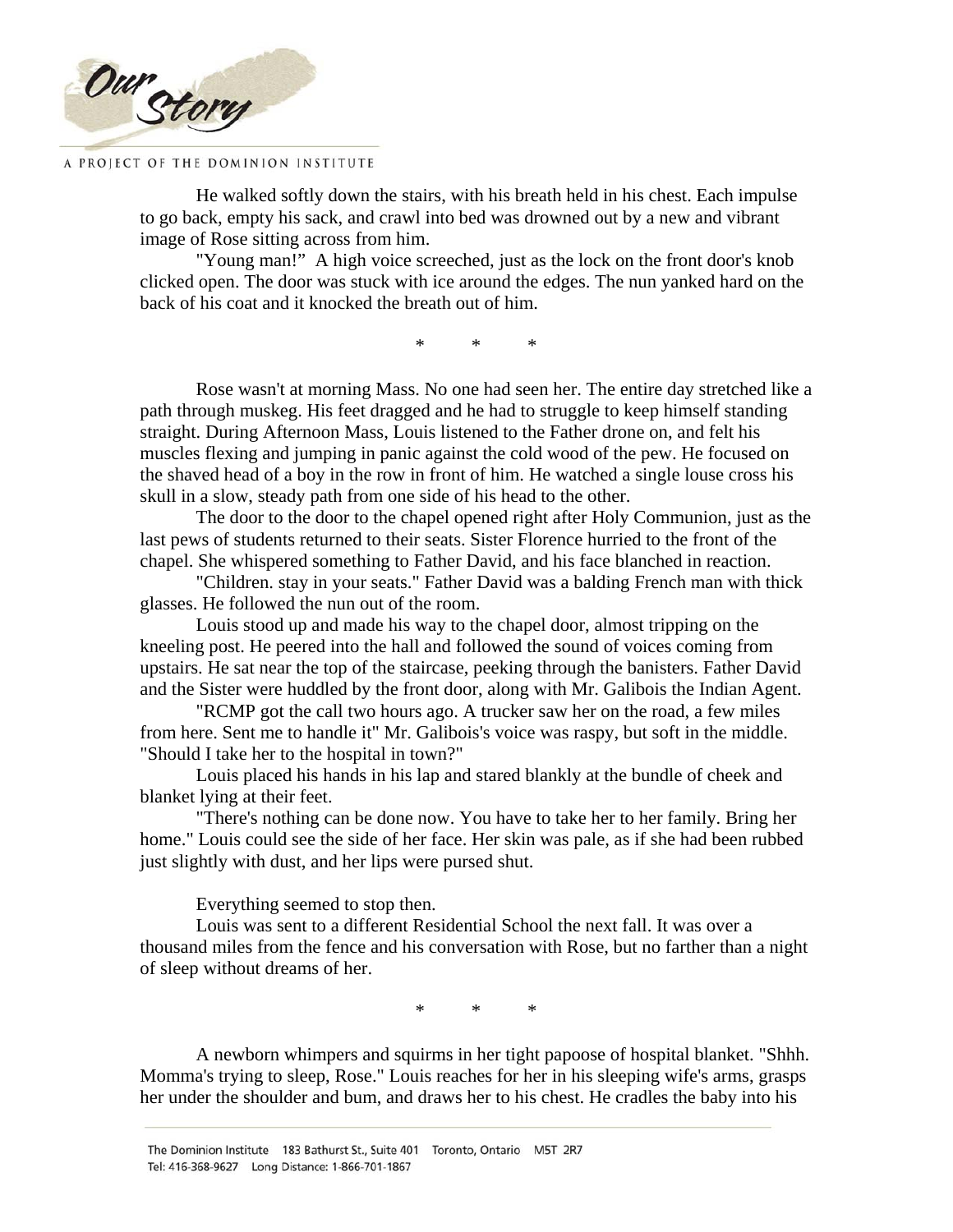

armpit, lets the feathery weight of her rest on one arm and curls the other arm around her. She has slanted eyes, tiny rounded nostrils and a little bow atop thin lips. A tuft of dark hair swirls atop her head and her skin is a soft pink. He loosens one arm free from the fleece blanket and sprawls out her hand with his index finger. Tiny fingernails catch hold of the deep lines and rough texture of his skin. Water runs across the smooth film of his eyes. He blinks, and tucks the blanket back around her arm.

He walks slowly to the window and looks out into the hot, July afternoon. The maternity ward is on the second floor, at the back of the hospital, and a field of grass sits below. Bumble bees and a dragonfly flutter past the window; one hits the pane with a little tap and buzzes back on its way. Patients, in crisp hospital robes, smoke on benches king beds of yellow flowers. They squish their cigarette butts into a tin ashtray with a twist, and squint through the sunlight at one another as they speak. He focuses on a barbed-wire fence in the distance that separates the hospital lot from a forest grove. It's old and bent forward, its top rung reaching toward the weeds.

Louis closes his eyes and imagines drifts of snow washing across the window sill. A heavy, brilliant white packs down the field grasses below and weighs down the tree tops. A young girl appears through the haze of swirling snow. She swings a canvas sack, back and forth, and stops to smile at him. Her eyelashes and the hair framing her face are frozen into crystals. Her cheeks are perfect circles of pink. She gives him an impatient wave with her glove and motions for him to hurry. Then she is swallowed by a flurry of snow, and the frozen world outside begins to melt as the edges as his lids open.

"Rose," Louis looks into the newborn's face. "I promise to teach you everything I know."

## **Author's Note on Wild Flowers:**

A few years ago, I was hired by my band as an assistant to the Residential School Healing Project. One of our greatest goals was to create a book using a compilation of survivors' stories and artwork. This process aimed to help in the healing process for each storyteller, to bridge the gap of understanding for younger generations, and to preserve a part of our history that might otherwise be lost. Through reading their stories, I was given the opportunity to better understand what my grandfather, mother, aunts and uncles have been through and how it has shaped who they are today. It has given me an even greater sense of respect for the strength of those who came before me. I am a member of the first generation not to go to Residential School in my community, and acknowledging that comes with a feeling of responsibility.

 there is nothing we can do to fix past sorrows, but we can honour them by emulating their strength in our own lives. As to where the inspiration for Wild Flowers came in, I must say that the stories of the Survivors in my family and community have made a huge impact on the way I see the world and on the kind of stories I want to tell. I